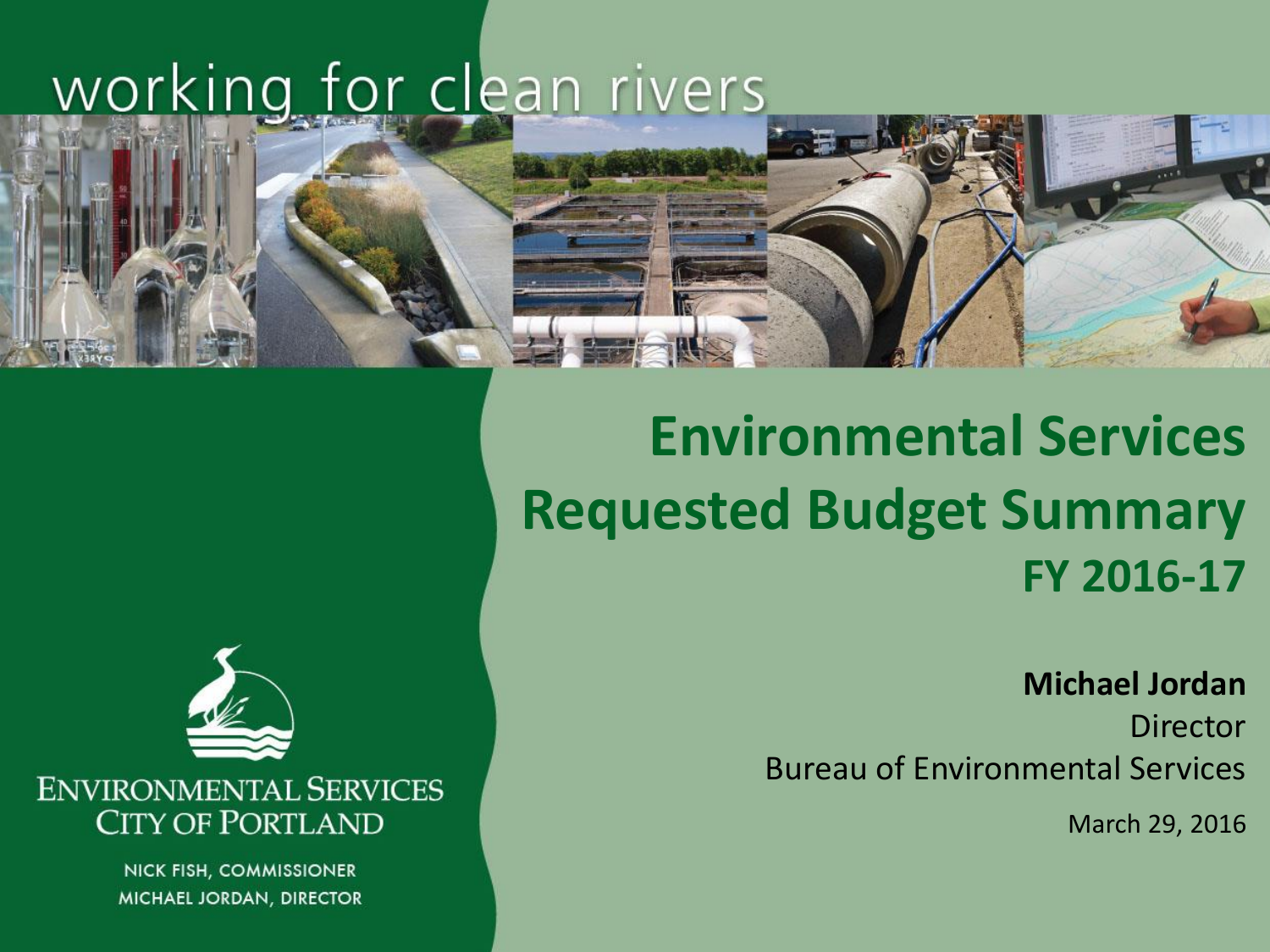# **Bureau Priorities and Perspective**

### **Cornerstone Priorities:**

- Reliable service
	- •Health and safety
	- Watershed quality
	- Regulatory compliance
- Maintaining and repairing aging infrastructure
- Equity initiatives
- Resilience preparing for future events

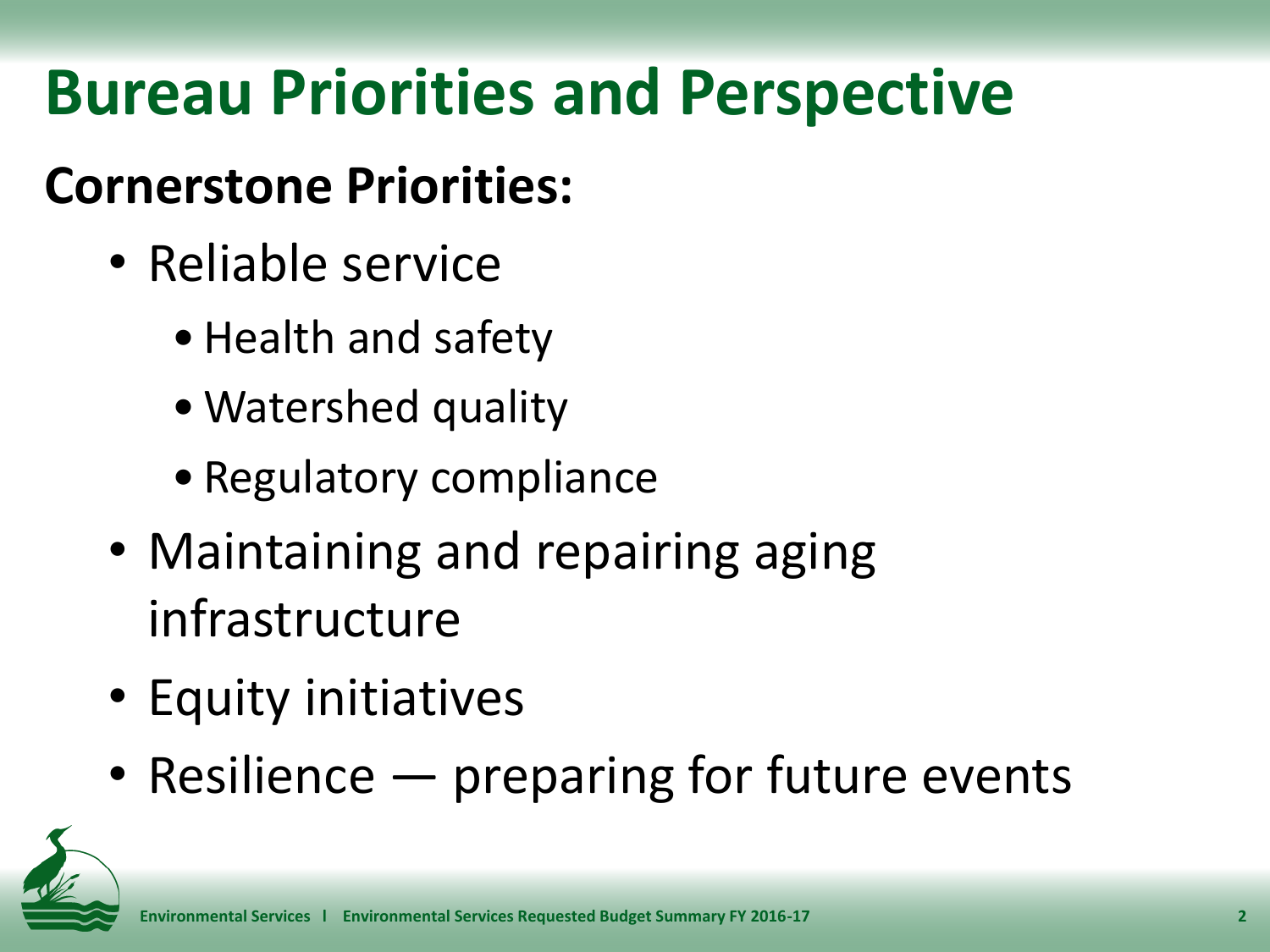# **Bureau in Transition**

- Combined sewer overflow control (Big Pipe)
- Grey and green innovations
- Transition to new leadership and public oversight

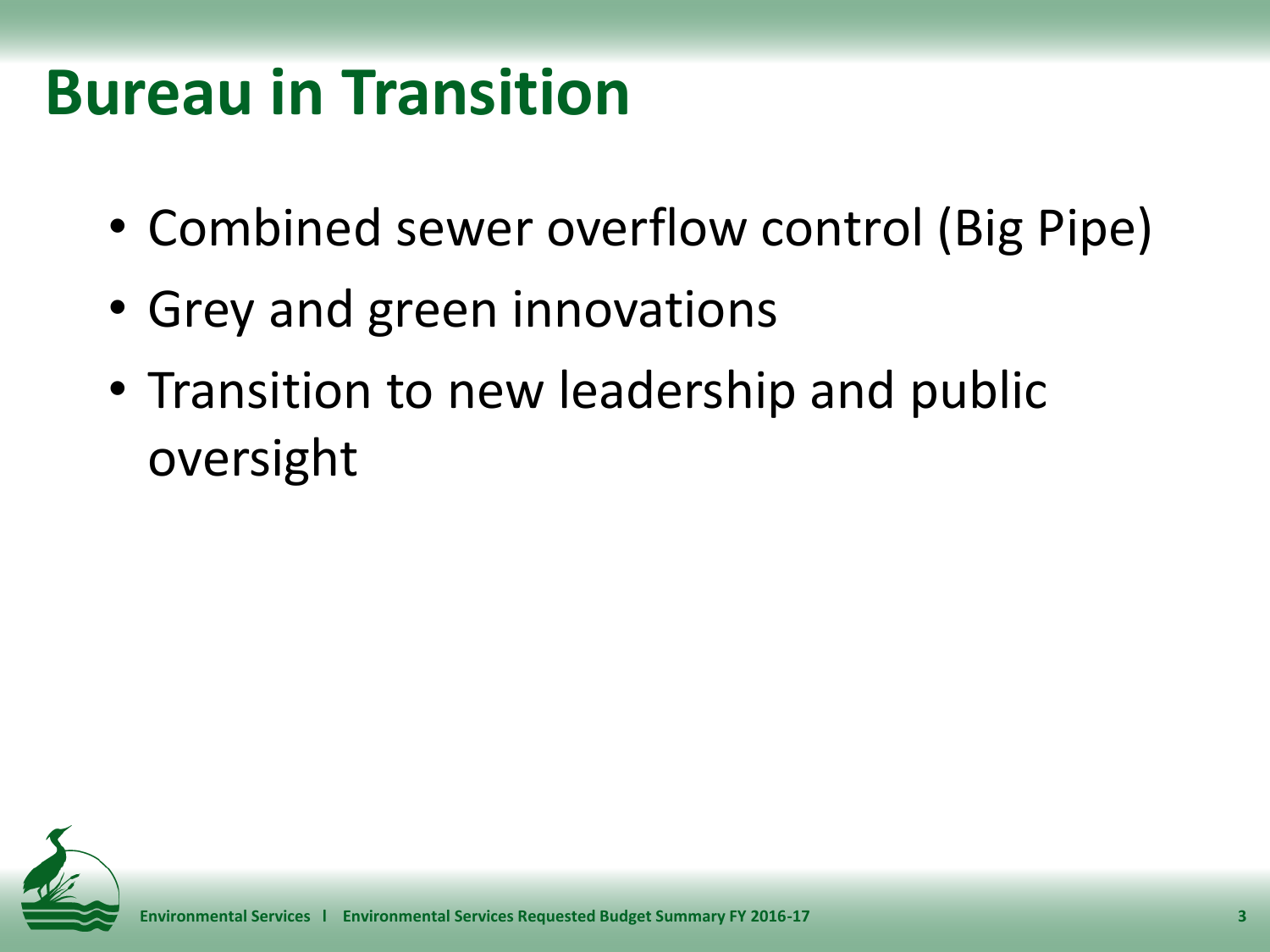# **Future Challenges**

- Asset inventory and condition assessment
	- Treatment plants
	- Pump stations
	- Stormwater System Plan (SWSP)
- Meeting administrative service expectations
	- OMF/central service resource reductions
	- Equity/recruitment/training/development
	- Transparency
- Proactive regulatory compliance
- Strategic planning

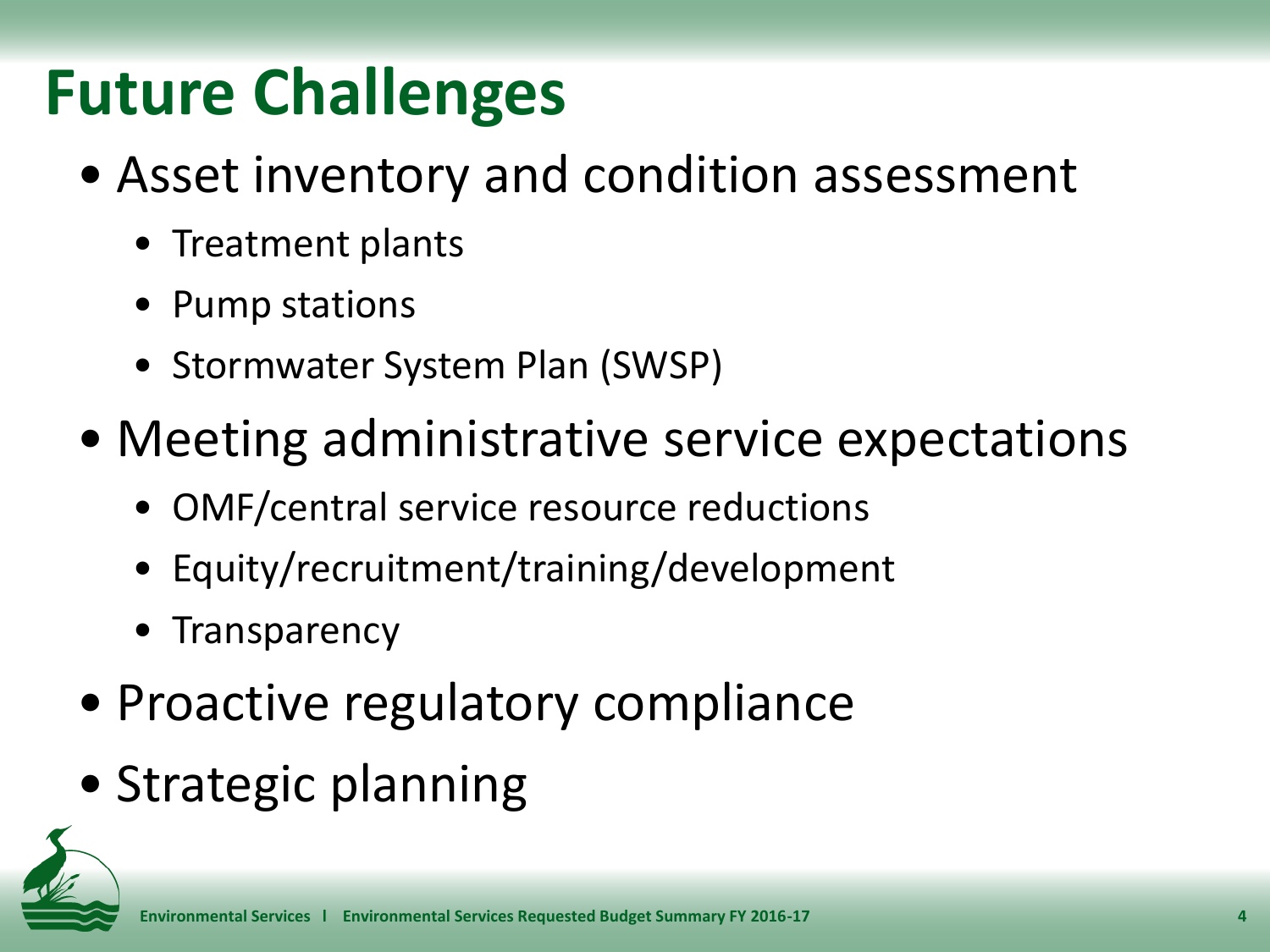# **FY 2016-17 Budget Summary**

#### **The BES requested budget:**

- Addresses immediate needs
	- Maintaining and repairing aging infrastructure
	- Regulatory compliance
	- Emergency preparedness
- Begins to address future challenges
	- Condition assessment and strategic planning
	- Stormwater system improvements
	- Service reliability
- Manages responsibly by requiring a rate increase that is the lowest in over a decade

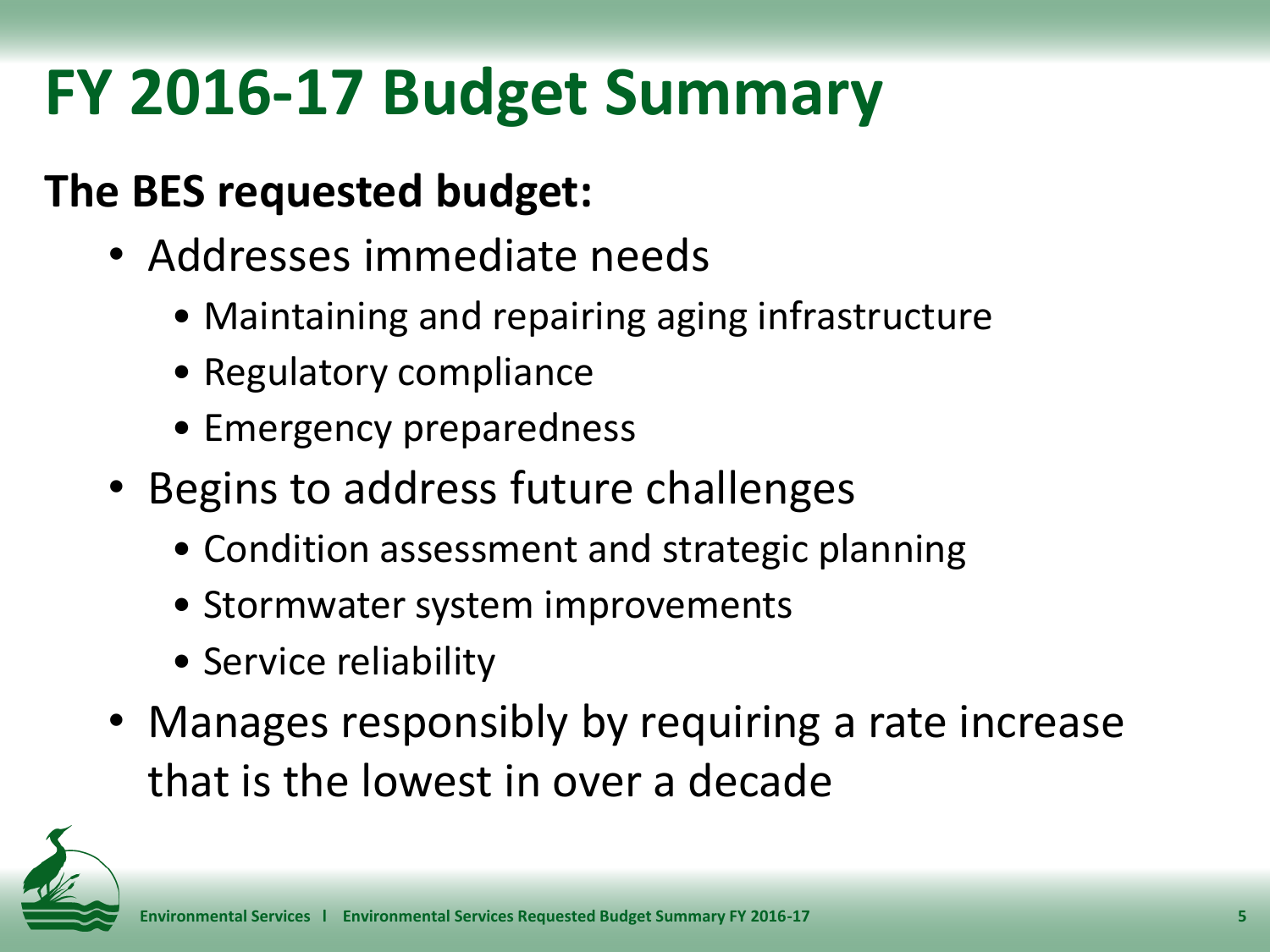### **Environmental Services FY 2016-17 Requested Budget — \$473.4 million**

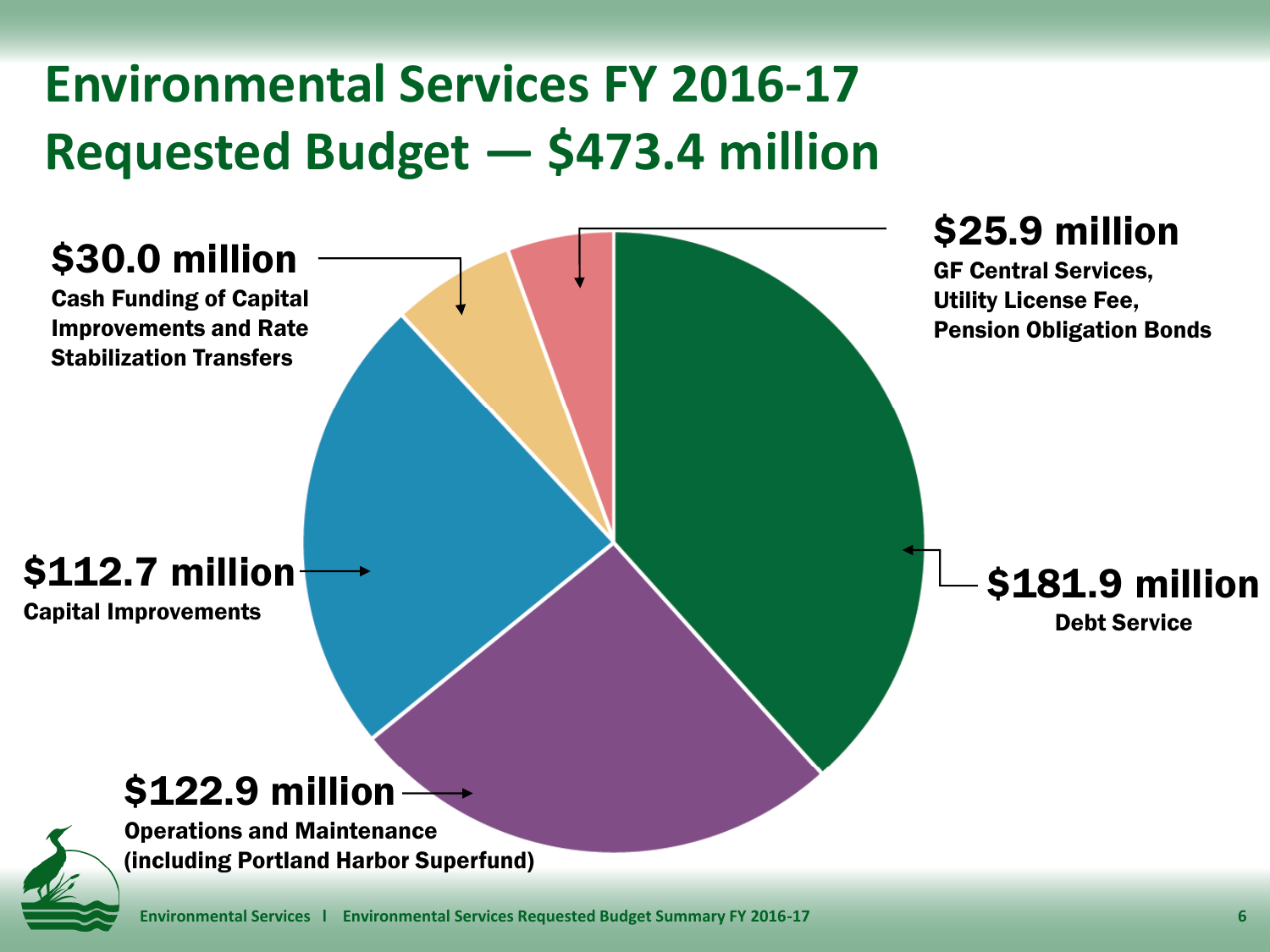### **5-Year Capital Improvement Program**

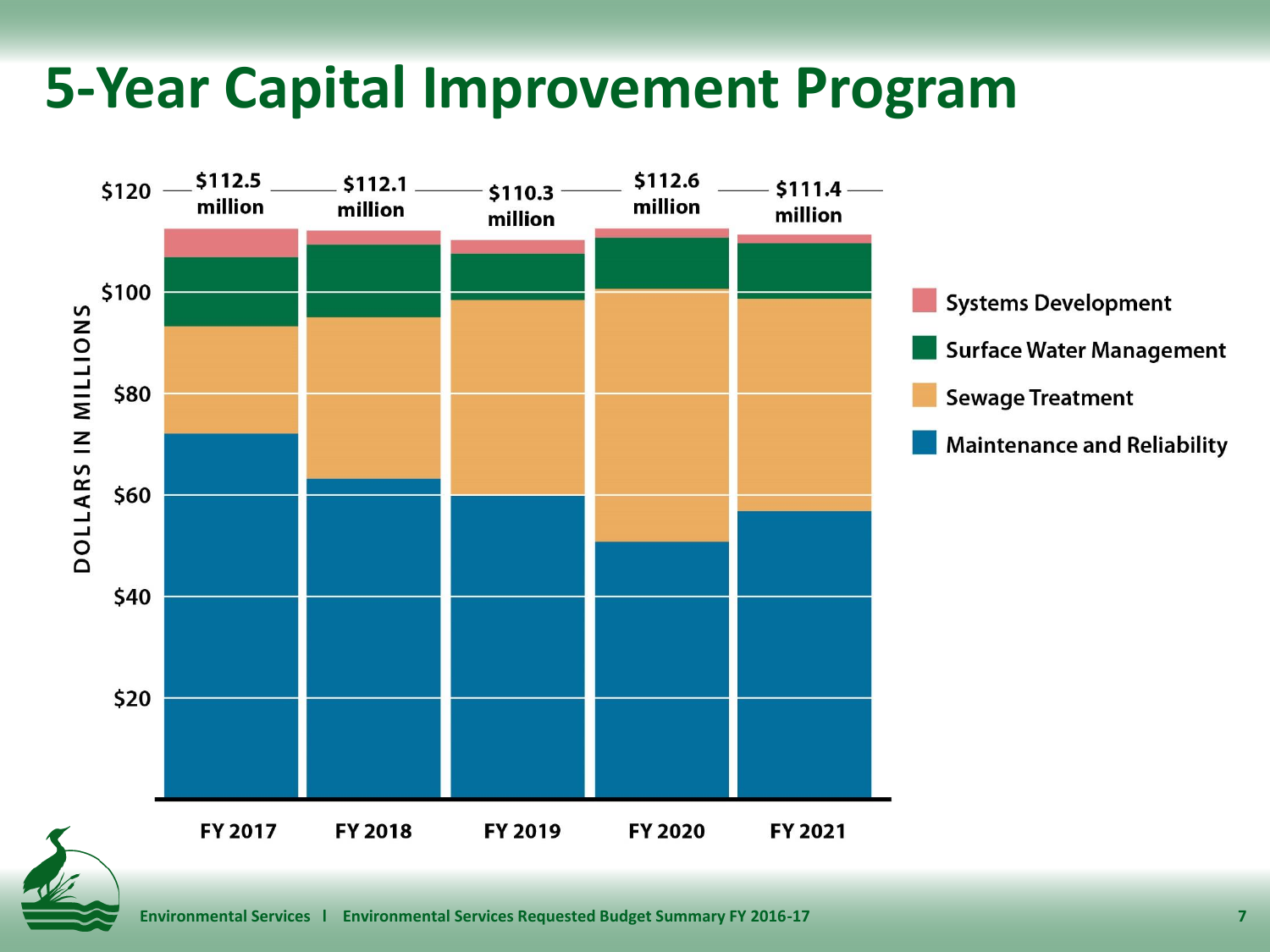## **Fixing aging and failing infrastructure**

- A third of the 2,500 miles of public sewer pipes are more than 80 years old
- Nearly 100 pumping stations, many of which will need major upgrades

#### **Capital Program Support (ES\_05)**

• Adding CIP support for maintenance projects

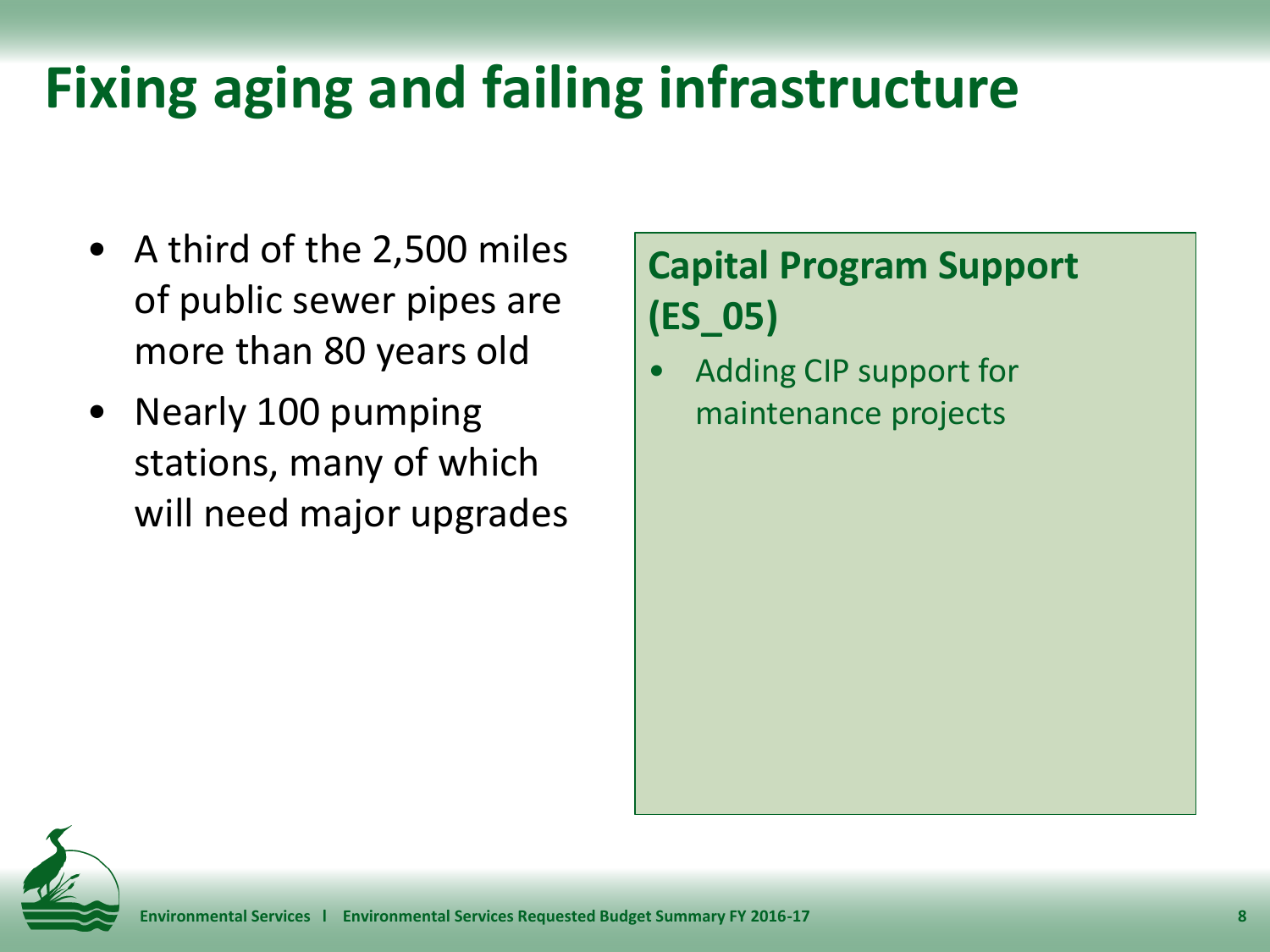## **Operating and maintaining the system**

- Requirements to collect and treat increased sewage and stormwater volume has increased assets and equipment
- Increased service expectations have not always been matched by increased resources

#### **Support for Continued Levels of Service (ES\_04):**

- Treatment plant maintenance and operational staff to match changes in necessary equipment
- Add position to support increased administrative responsibilities
- Convert seasonal Tree Program positions to FTE
- Add position to support hazardous waste management and mitigation
- Restore Water Pollution Control Lab facility and landscape maintenance
- Support for IT mobilization and efficiency

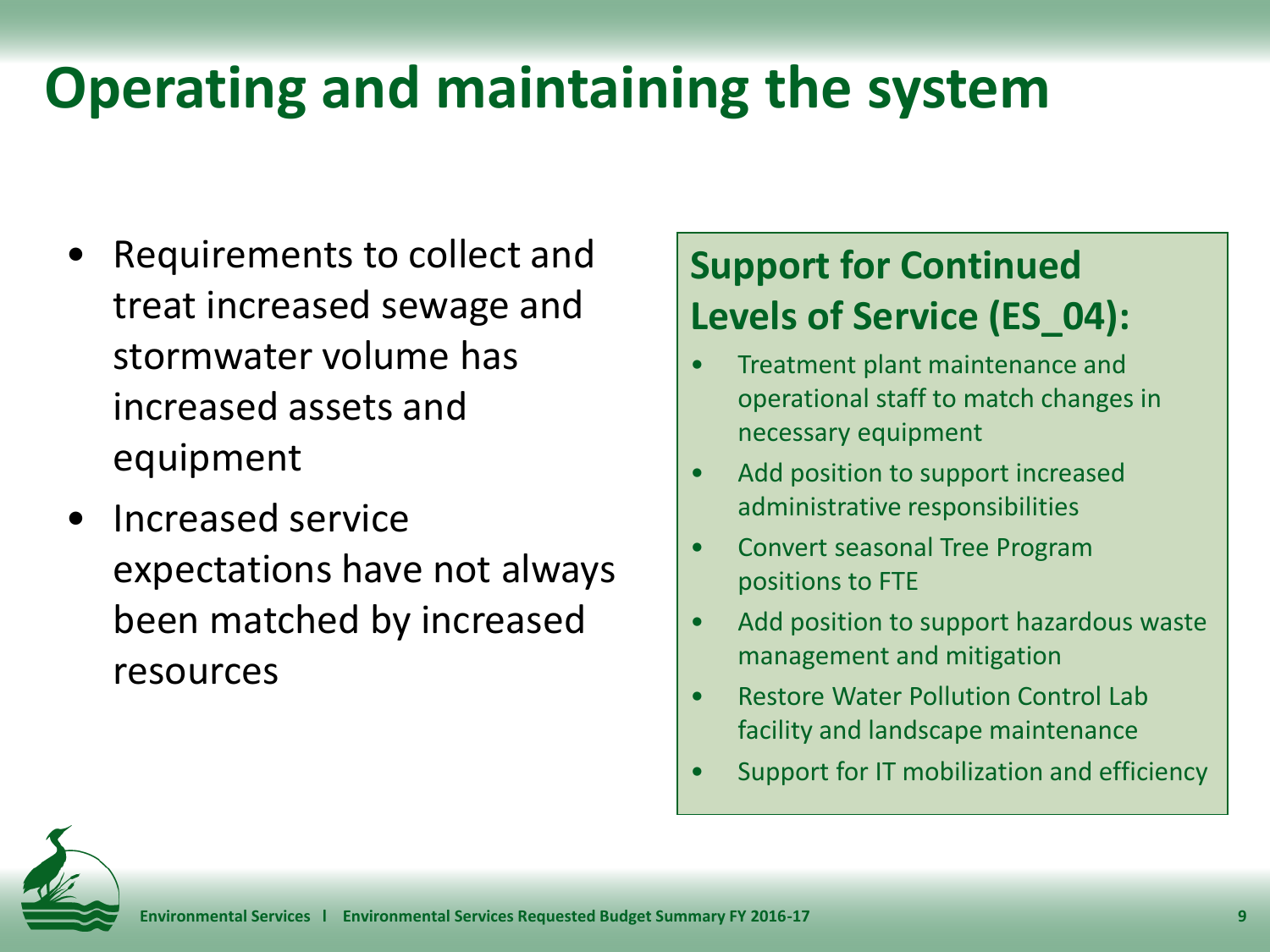## **Complying with regulatory requirements**

- Significant regulatory requirements continue to apply
- Permittees are more frequently expected to be proactive in determining compliance solutions

#### **Regulatory and Permit Compliance (ES\_03):**

- Add position to support NPDES permit management
- Resources to meet increased sampling requirements
- Private property retrofits related to regulatory requirements in Columbia Slough

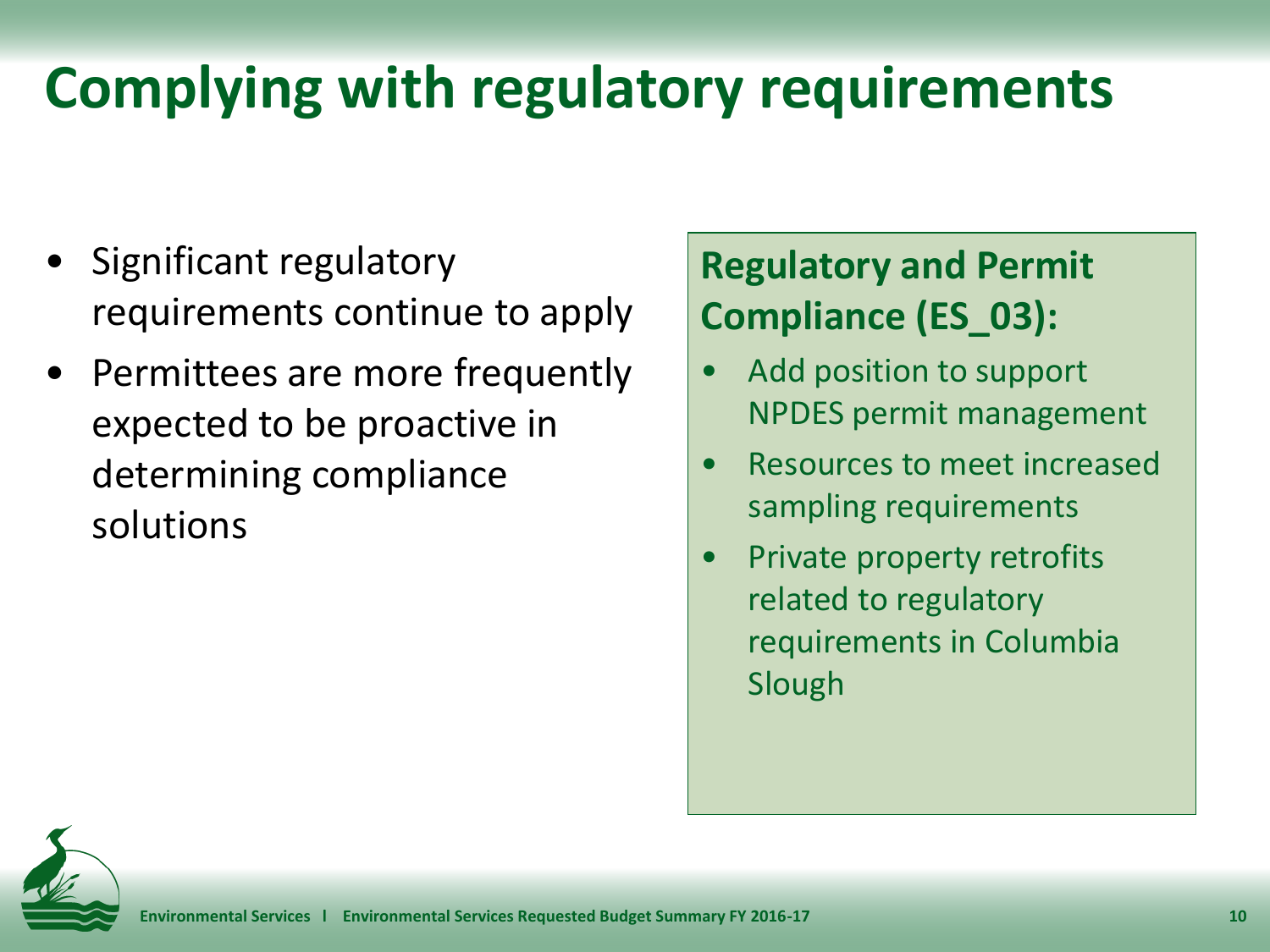## **Building a resilient future**

- Preparing staff to operate in challenging times
- Ensuring reliable operation of critical system assets

#### **Emergency Preparedness (ES\_06)**

- Emergency generators for pump stations and critical assets
- Employee emergency kits to facilitate response to system needs in an emergency event

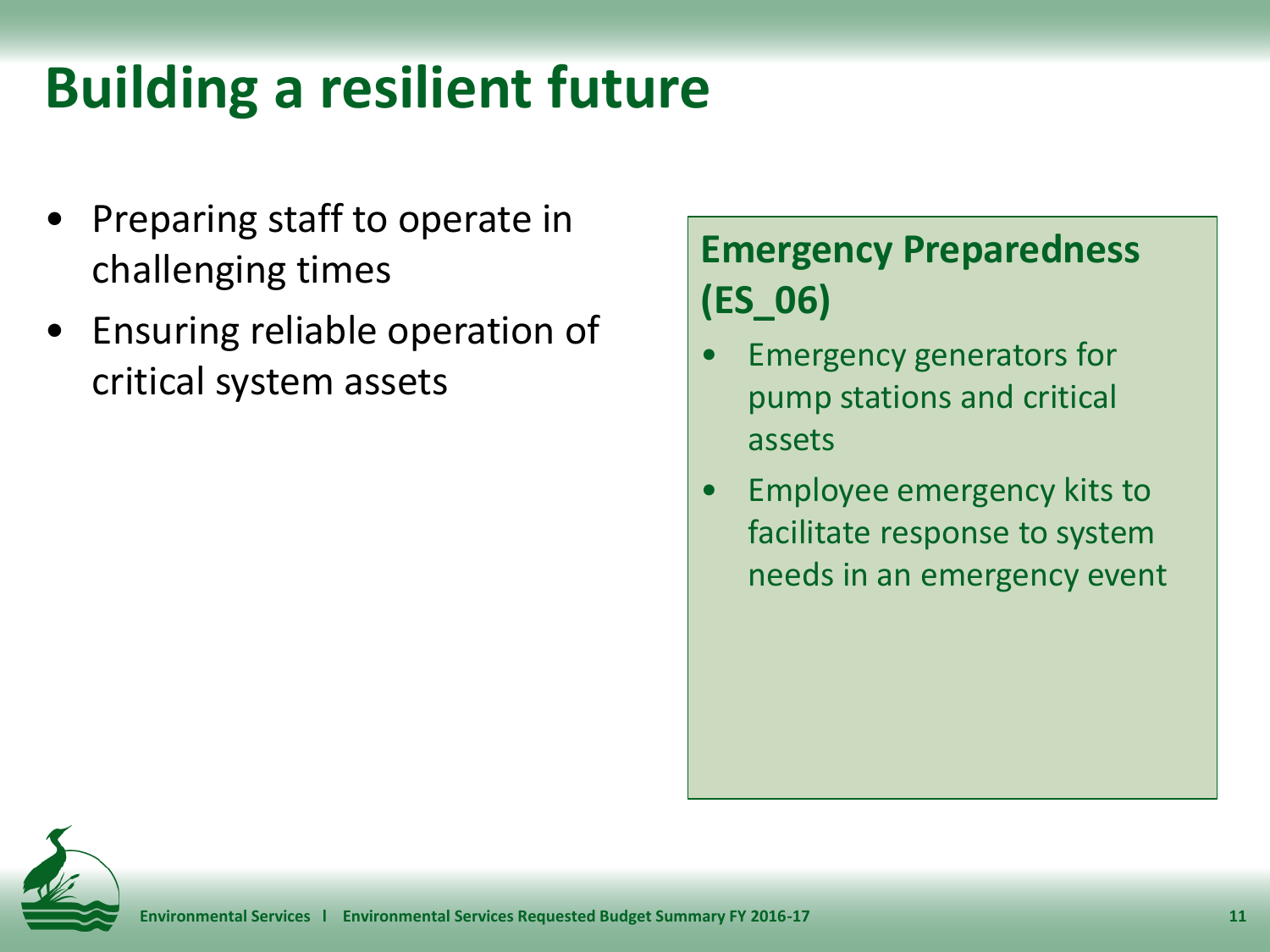### **Accommodate General Fund reduction**

• 6,600+ street trees planted in in FY 2013-14 through FY 2015-16 using GF resources

#### **Tree Program Reduction (ES\_07)**

• Reduce funding provided by General Fund to Tree Program

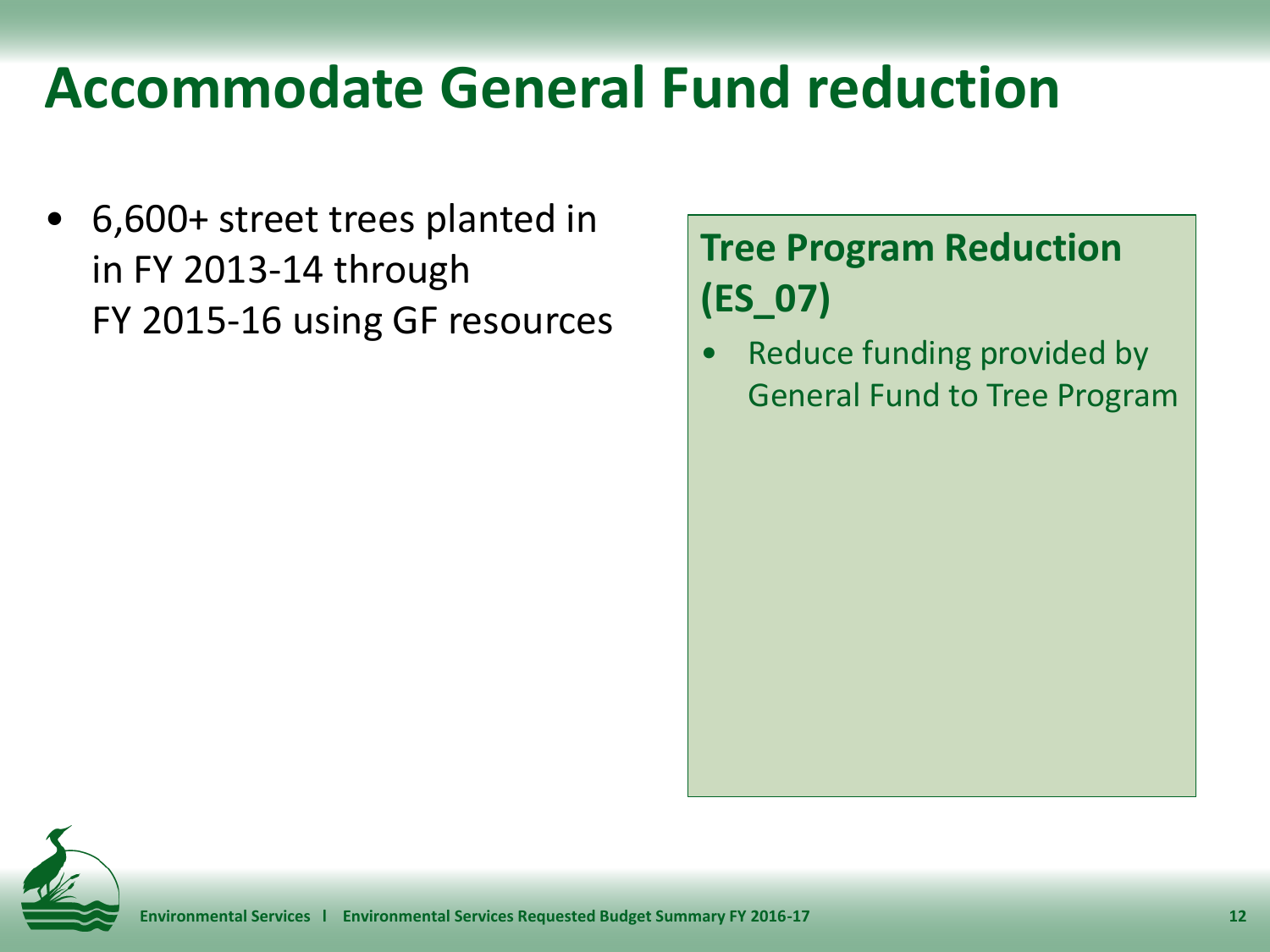## **Review asset inventory and condition**

- The bureau has not invested sufficiently to reliably assess the condition of many assets
- A comprehensive inventory of stormwater system assets will inform future decisions

#### **Condition Assessment (ES\_01)**

- Add Stormwater Planning position to begin SWSP effort
- Private property stormwater work to aid SWSP
- Add positions to develop and manage asset condition program for treatment plants and pump stations
- Flow meters, digester gas piping and outfall system improvements to monitor need for future repairs/investment

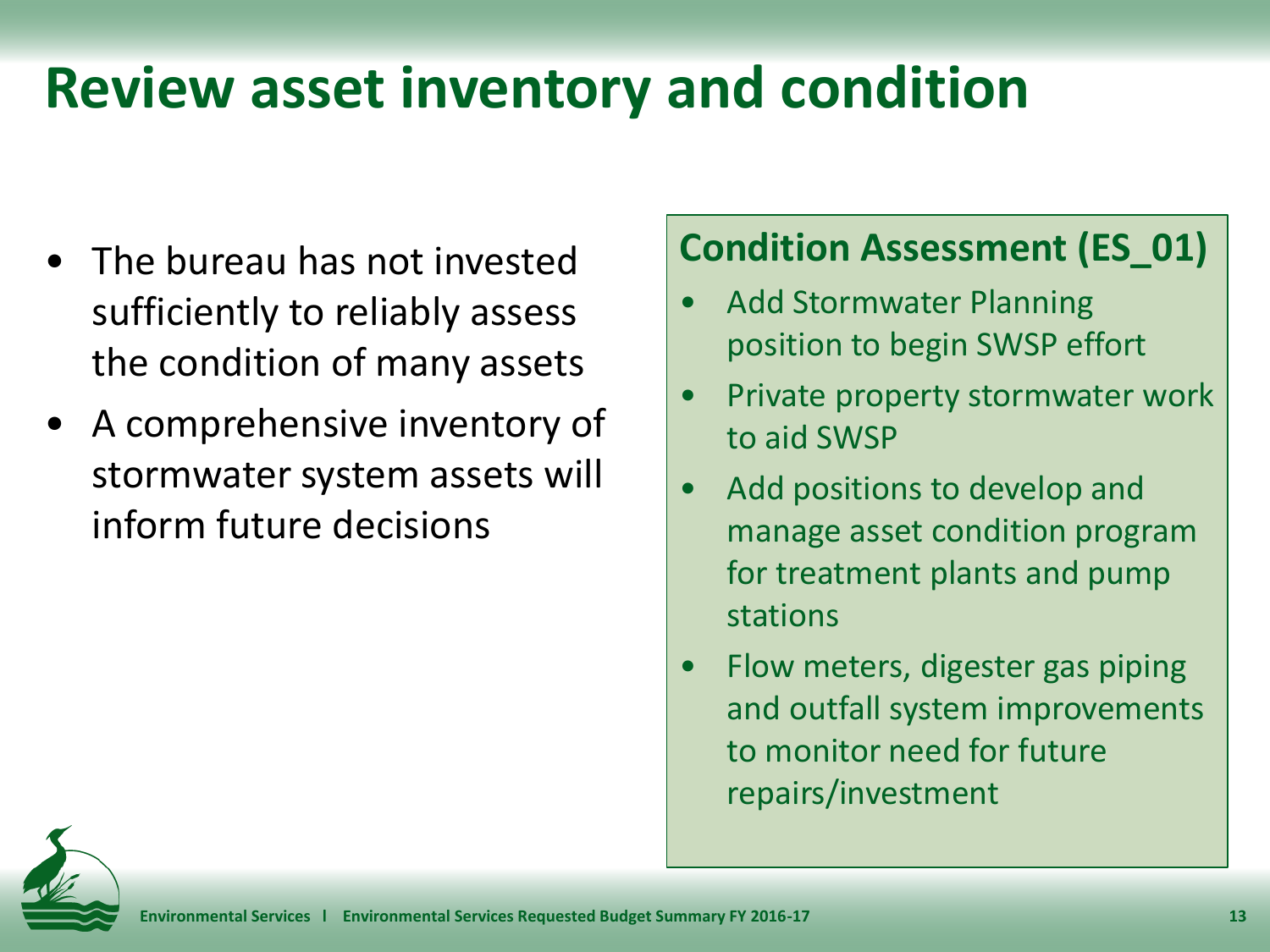## **Prepare the bureau for future success**

- Bureau strategic plan expires and the bureau will develop a new plan in FY 2016-17
- Work has already begun to identify system weaknesses and future priorities

#### **Strategic Planning (ES\_02)**

- Add capital planning and asset management position to accommodate asset growth
- Improve contract support for **SWSP**
- Add position to accommodate long-term management of bureau-wide data systems

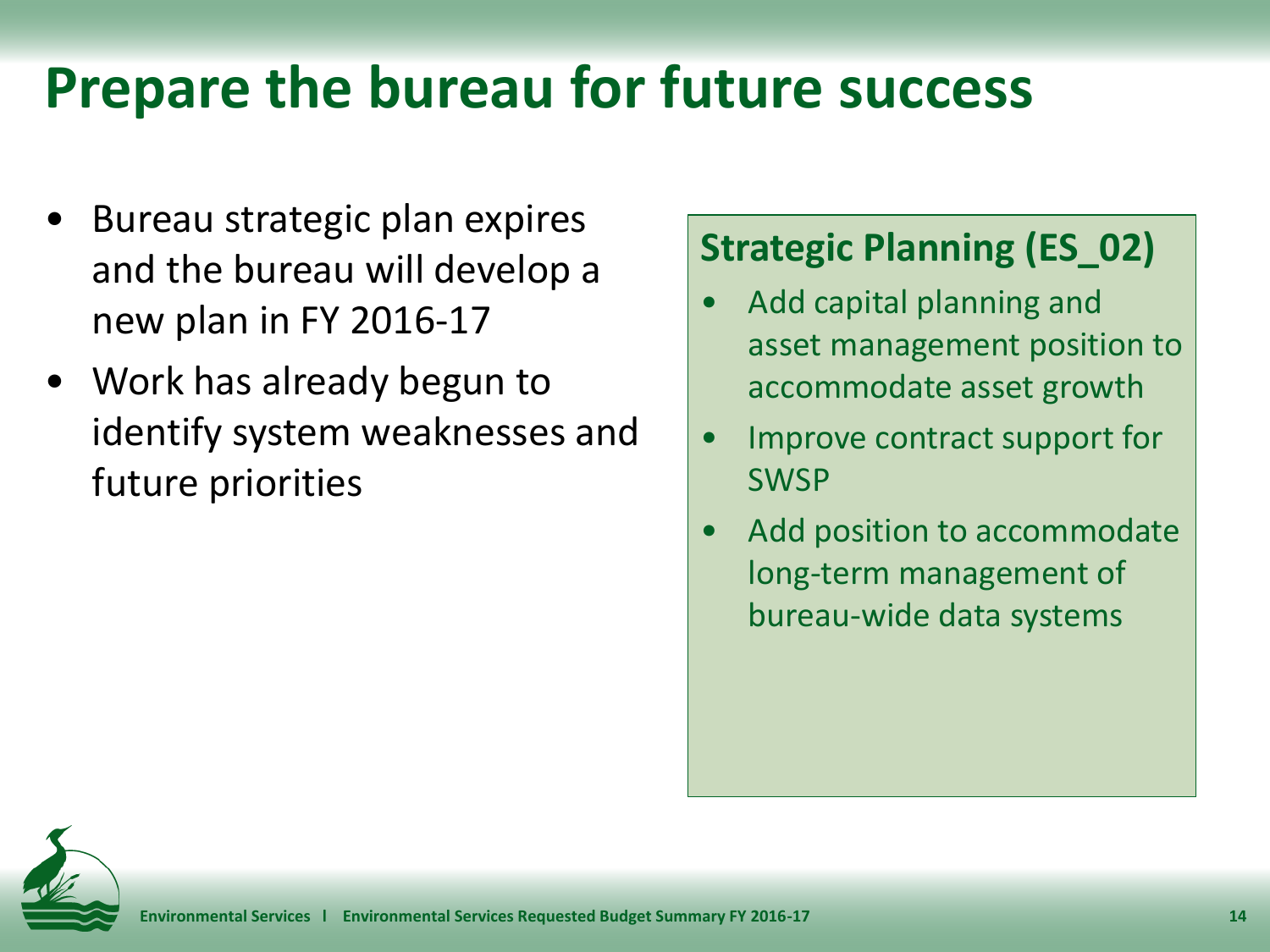### **2016–2017 Requested Average Residential Monthly Bill**